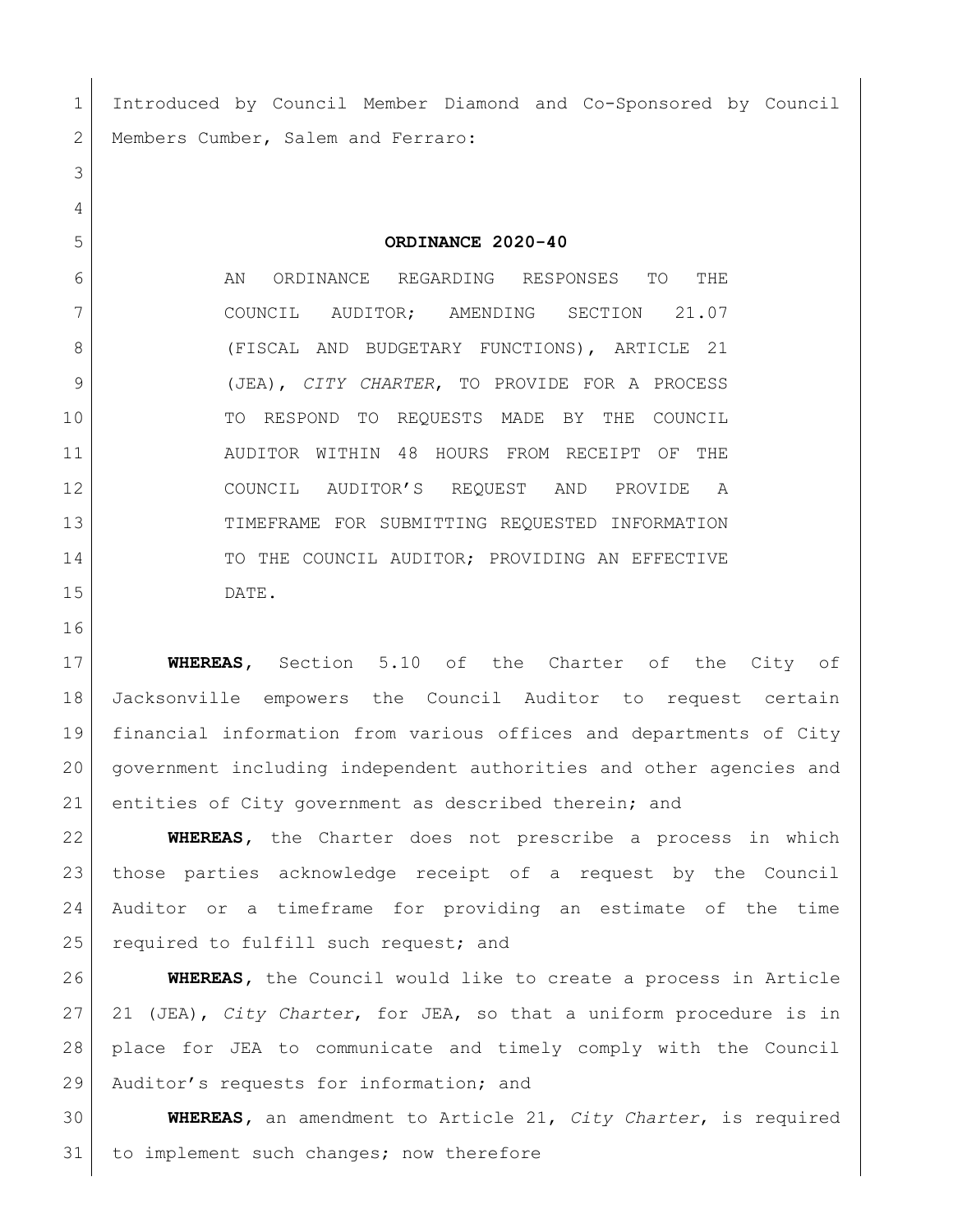| 1            | BE IT ORDAINED by the Council of the City of Jacksonville:            |
|--------------|-----------------------------------------------------------------------|
| $\mathbf{2}$ | Section 1. Amending Section 21.07 (Fiscal and budgetary               |
| 3            | functions), Article 21 (JEA), City Charter. Section 21.07, Article    |
| 4            | 21, City Charter, is hereby amended to read as follows:               |
| 5            | PART A. CHARTER LAWS CHARTER OF THE CITY OF JACKSONVILLE              |
| 6            | $\star$<br>$\star$<br>$\star$                                         |
| 7            | ARTICLE 21. JEA.                                                      |
| 8            | $\star$                                                               |
| $\mathsf 9$  | Sec. 21.07. Fiscal and budgetary functions.                           |
| 10           | JEA shall have fiscal and budgetary functions, subject to the         |
| 11           | limitations herein expressed:                                         |
| 12           | $^\star$                                                              |
| 13           | When JEA is in receipt of a request for information from<br>(m)       |
| 14           | the Council Auditor pursuant to the authority of the                  |
| 15           | Council Auditor under Section 5.10, Charter of the City               |
| 16           | of Jacksonville, it shall, within 48 business hours of                |
| 17           | receipt of the request, 1) acknowledge receipt of the                 |
| 18           | request by electronic mail to the Council Auditor, and 2)             |
| 19           | submit to the Council Auditor an estimated timeframe for              |
| 20           | which the information requested will be available to the              |
| 21           | Council Auditor for review. If the information requested              |
| 22           | by the Council Auditor is not within the purview of JEA               |
| 23           | or JEA is unsure of the request or unfamiliar with the                |
| 24           | information that is requested, it should provide such                 |
| 25           | explanation in its response to the Council Auditor.                   |
| 26           | Section 2. Effective<br>Date.<br>This<br>ordinance<br>shall<br>become |
| 27           | effective upon signature by the Mayor or upon becoming effective      |
| 28           | without the Mayor's signature.                                        |
| 29           |                                                                       |
| 30           |                                                                       |
| 31           |                                                                       |
|              | $-2-$                                                                 |